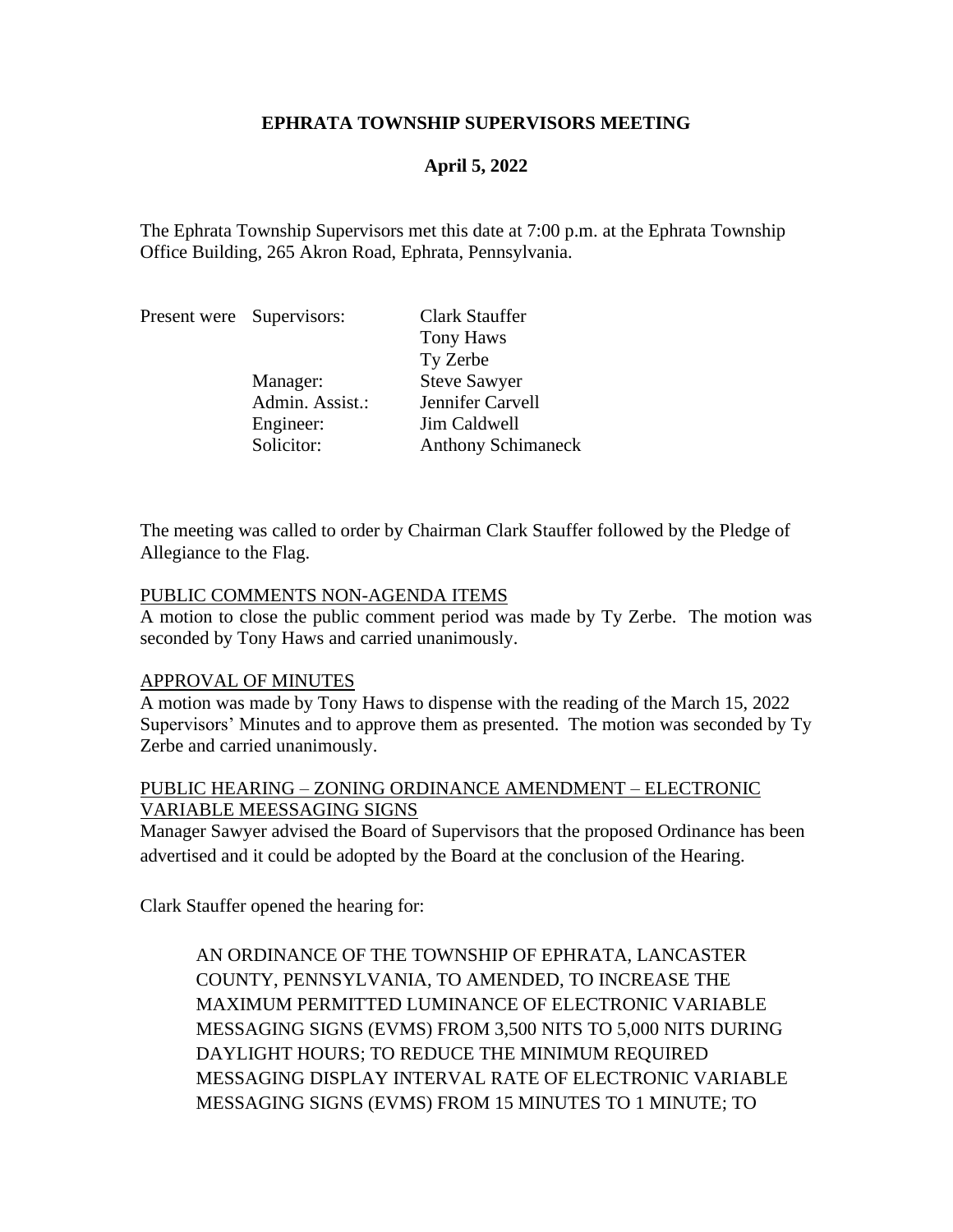AUTHORIZE A MAXIMUM OF TWO ELECTRONIC VARIABLE MESSAGING SIGNS (EVMS) ON CERTAIN QUALIFYING PROPERTIES SUBJECT TO CRITERIA; TO ADD A REQUIREMENT THAT THE DISPLAYS OF ELECTRONIC VARIABLE MESSAGING SIGNS (EVMS) BE PERPENDICULAR TO THE STREET FROM WHICH THEY ARE INTENDED TO BE VISIBLE; AND TO ADD A REQUIREMENT REGULATING EMERGENCY AND TOWNSHIP MESSAGING ON ELECTRONIC VARIABLE MESSAGING SIGNS (EVMS).

Claudia Shank of McNees Wallace Nurick, LLC, Ken Burkholder of Good's Store and Randy Berger of Horst Signs were present. Claudia Shank gave a brief overview of the changes proposed in the Zoning Ordinance Amendment. The Ephrata Township Planning Commission and the Lancaster County Planning Commission reviewed the Zoning Ordinance Amendment and the Board of Supervisors were provided with a copy of their comments. There was no additional public comment on the proposed Zoning Ordinance Amendment.

A motion was made by Ty Zerbe to close the hearing. The motion was seconded by Tony Haws and carried unanimously.

A motion was made by Tony Haws to approve the Zoning Ordinance Amendment concerning Electronic Variable Messaging Signs as prepared and advertised. The motion was seconded by Ty Zerbe and carried unanimously.

The ordinance will be in effect five (5) days from the date of the hearing.

# PUBLIC HEARING – ZONING ORDINANCE AMENDMENT – SHORT TERM RENTAL USE AND SMALL WIRELESS FACILITIES

Manager Sawyer advised the Board that the proposed Zoning Ordinance Amendment has been advertised and it could be adopted by the Board at the conclusion of the Hearing.

Clark Stauffer opened the hearing for:

AN ORDIANCE TO AMEND THE EPHRATA TOWNSHIP ZONING ORDINANCE OF 2000 TO REVISE REGULATIONS GOVERNING SHORT - TERM RENTAL UNITS AND TO REVISE REGULATIONS GOVERNING SMALL WIRELESS FACILITIES IN THE RIGHT-OF-WAY TO COMPLY WITH ACT 50 OF 2021.

Manager Sawyer gave a brief overview of both the Short-Term Rental and the Small Wireless Facilities proposed amendments. Both the Ephrata Township Planning Commission and the Lancaster County Planning Commission have reviewed the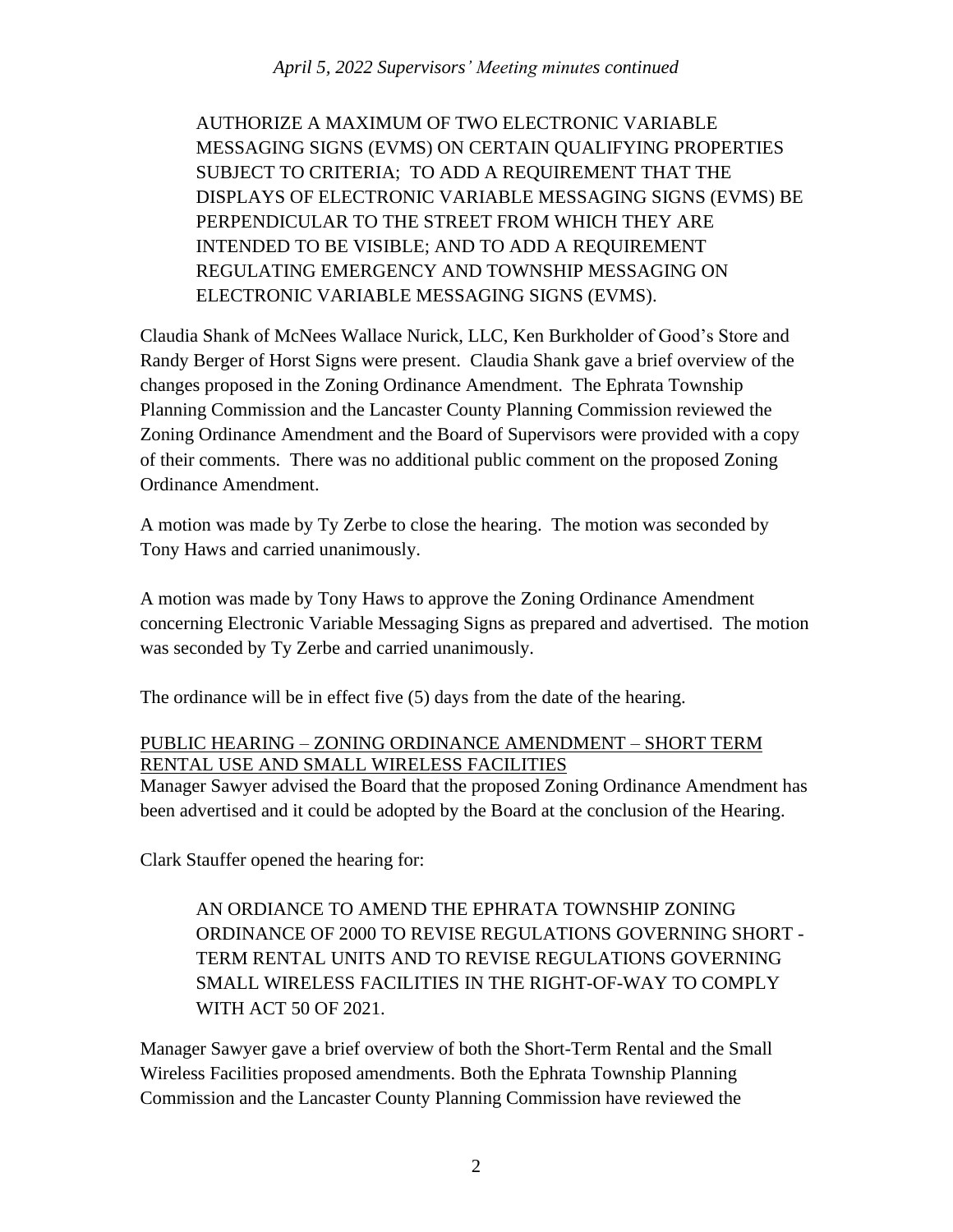proposed amendment and their recommendations were provided to the Board of Supervisors prior to the meeting. There was no one in attendance to offer any public comment.

A motion was made by Ty Zerbe to close the hearing. The motion was seconded by Tony Haws and carried unanimously.

A motion was made by Tony Haws to approve the Zoning Ordinance Amendment to the regulations for Short-Term Rental Units and the regulations for Small Wireless Facilities in the Right-Of-Way to Comply with Act 50 of 2021 as prepared and advertised. The motion was seconded by Ty Zerbe and carried unanimously.

The ordinance will be in effect five (5) days from the date of the hearing.

# STAFF REPORTS

### **Manager Steve Sawyer**

• **2022 Road Bids.** Manager Sawyer provided the Board with a copy of the bid tabulation for the 2022 road bids. The bids include one resurfacing project on Ridge Avenue and material bids for the year. Manager Sawyer notified the Board of Supervisors that the Ridge Avenue resurfacing project included a base bid from Mohler Church Road to Glenwood Drive and an alternate bid which includes the section of Ridge Avenue from Glenwood Drive to the East Cocalico Township line. Manager Sawyer recommended approving the Alternative Bid to the lowest bidder.

A motion was made by Ty Zerbe to award the Bid for the resurfacing project on Ridge Avenue from Mohler Church Road to the East Cocalico Township line to H & K Group, Inc. in the amount of \$212,046.30. The motion was seconded by Tony Haws and carried unanimously.

The Township received two (2) bids for the asphalt and stone materials. Manager Sawyer recommended awarding all of the asphalt and stone items to the lowest bidder.

A motion was made by Tony Haws to award the 2022 stone material bids to the lowest bidder as follows:

250 tons 25 MM Superpave (FOB) at \$50.05/ton – New Enterprise 200 tons 19 MM Superpave (FOB) at \$53.45/ton – New Enterprise 250 tons 9.5 MM Superpave (FOB) at \$57.75/ton – New Enterprise 1800 tons 2A Stone FOB a \$7.50/ton – Allan Myers 200 tons ASSHTO #1 FOB at \$11.50/ton – Allan Myers 100 tons ASSHTO #3 FOB at \$11.50/ton– Allan Myers 100 tons ASSHTO #9 Delivered at \$24.85/ton – New Enterprise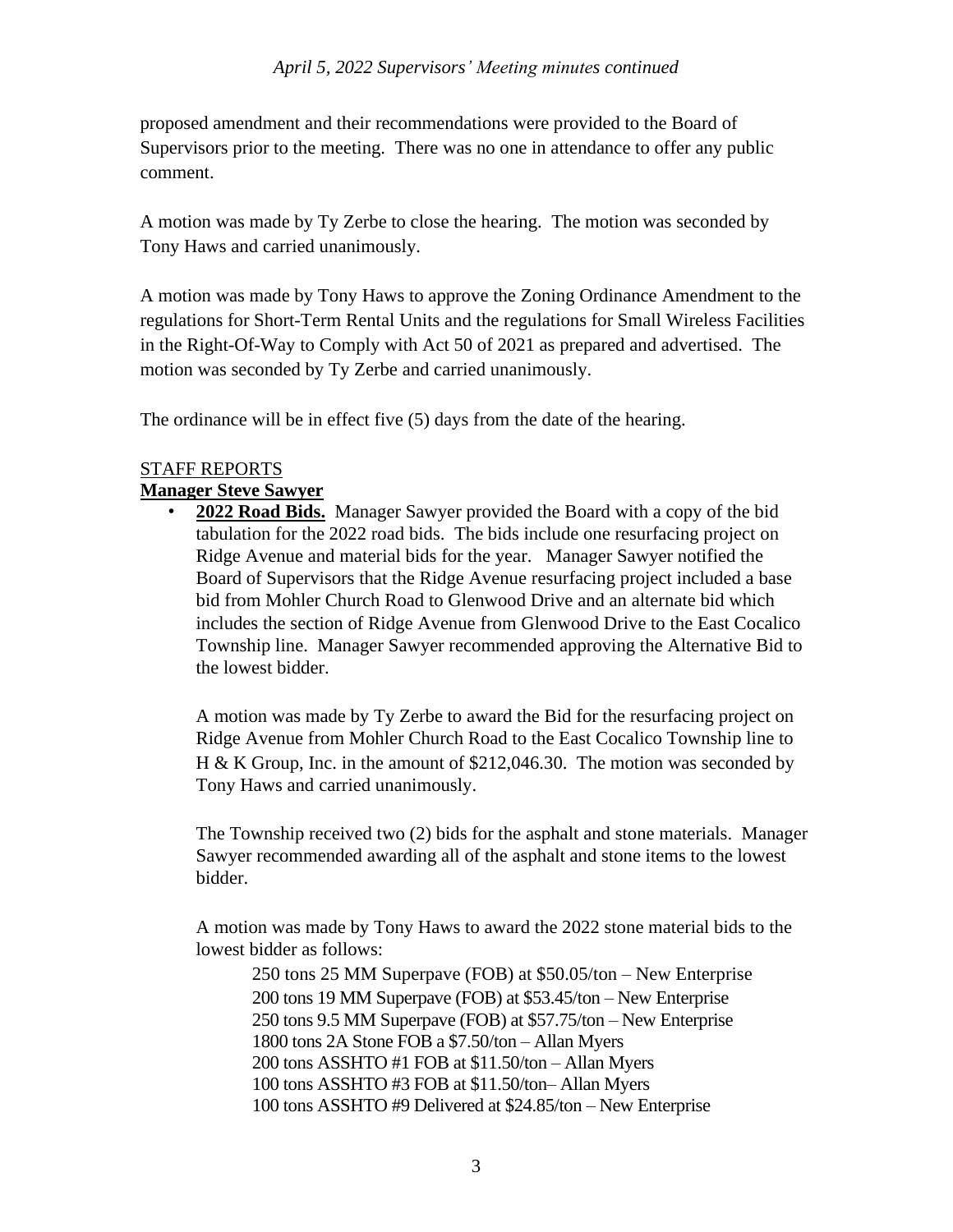200 tons ASSHTO #57 FOB at \$11.50/ton – Allan Myers 200 tons #4 RIP RAP FOB at \$14.00/ton – New Enterprise The motion was seconded by Ty Zerbe and carried unanimously.

Manager Sawyer stated that Clay Township has opened bids for resurfacing Hackman Road. The bid includes the portion of Hackman Road in Ephrata Township. The Board was provided with a copy of the bid tabulation for the Hackman Road project. Manager Sawyer stated that this project was included in the Township's 2022 Highway budget and recommended approving the Township's Portion to the lowest bidder, New Enterprise Stone, in the amount of \$21,112.75.

A motion was made by Ty Zerbe to approve participating in the Hackman Road Overlay Project on Hackman Road with Clay Township in the amount of \$21,112.75. The motion was seconded by Tony Haws and carried unanimously.

- **Cocalico Creek Restoration Project Bids.** Manager Sawyer stated that the Bid Opening for the Cocalico Creek Restoration Project at Autumn Hills took place Tuesday, March 29, 2022 at 2:00 pm. Only one bid was received. The bid came in at a much higher than the estimated project cost that was created 2 years ago. The bid amount to complete the project is \$798,720.00. Manager Sawyer stated that the Township was awarded a DCNR grant and a Lancaster County Clean Water Fund for the project and the project is our DCNR mandatory MS4 Pollution Reduction Plan project. Jim Caldwell stated that he has left a message with Lori Yeich of DCNR to see if additional grant funds could be secured for the project. The bid was advertised that the Board would consider awarding the bid at their April 19, 2022 meeting.
- **Community Park Clearing and Grading Project Bids.** Manager Sawyer notified the Board of Supervisors that three (3) bids were received for the Ephrata Township Community Park Clearing and Grading Project. This project also came in much higher than estimated. Manager Sawyer recommended rejecting the bids at this time and having the Township Road Crew begin some of the clearing when their schedule permits.

A motion was made Tony Haws to reject the bids received for the Ephrata Township Community Park Clearing and Grading Project. The motion was seconded by Ty Zerbe and carried unanimously.

• **Electric Contract.** Manager Sawyer notified the Board of Supervisors that The Township's current contract with Constellation Energy expires in the fall of 2022. The Township has the option to extend this contract now beyond the expiration date. Constellation is recommending that their clients consider locking in rates now because electric rates are expected to continue to go up in price in the upcoming months. A list of the different terms and rates were given to the Board of Supervisors to review prior to the meeting.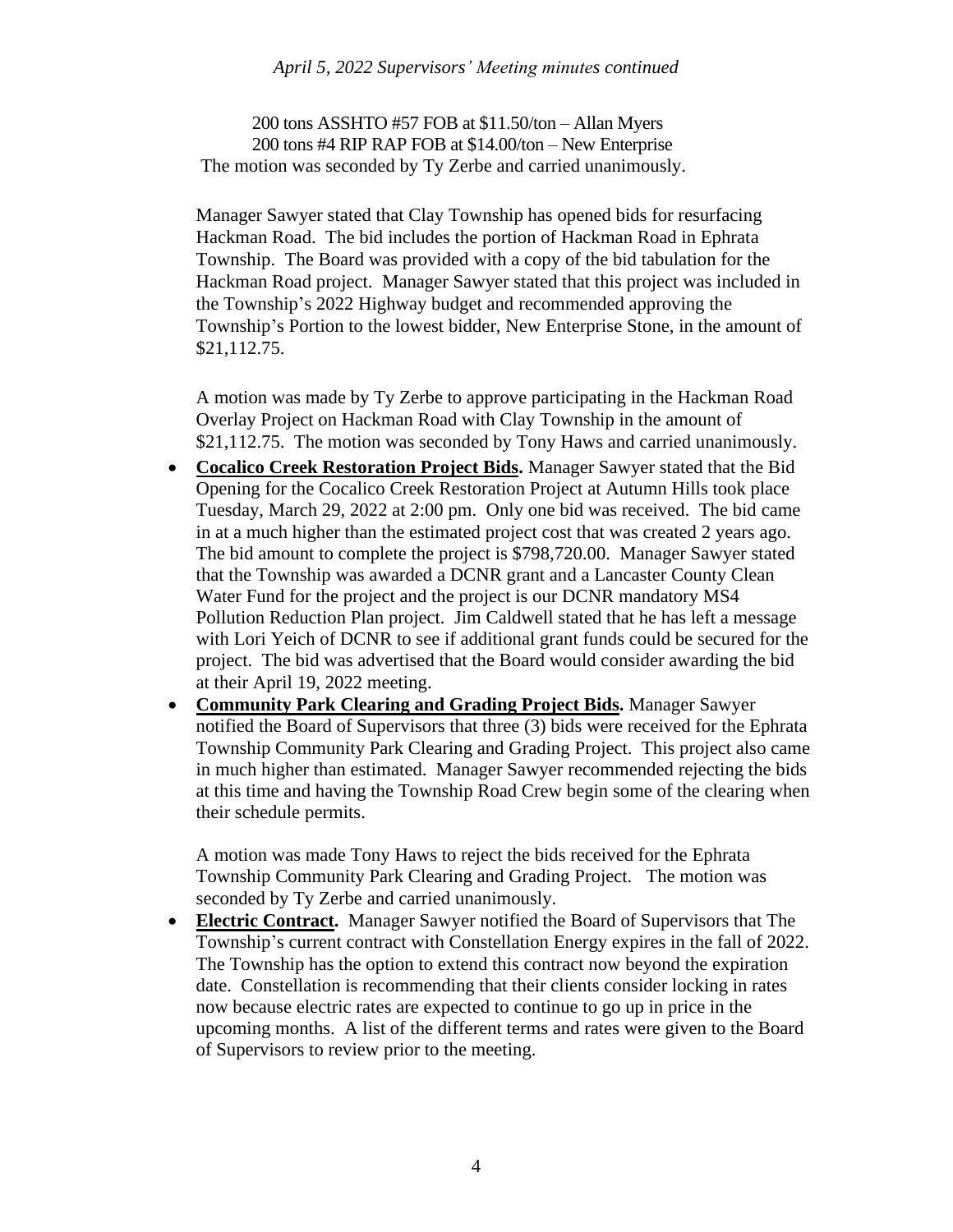A motion was made by Ty Zerbe authorizing staff to lock in rates with Constellation for a term of 36 months as presented. The motion was seconded by Tony Haws and carried unanimously.

• **Comcast – Modification to Eastbrooke & Autumn Hills Road Occupancy Plan.** Manager Sawyer stated that Comcast has submitted proposed modifications to the Eastbrooke and Autumn Hills Road Occupancy Permits plans. Comcast is requesting the modifications due to difficulties in boring in these areas due to heavy limestone. Rettew Associates has reviewed the plans and do not have any issues with the proposed changes.

A motion was made to approve the Comcast changes to the Eastbrook and Autumn Hills Road Occupancy Plans as presented. The motion was seconded by Tony Haws and carried unanimously.

• **Bethany Road Detour.** An email from BR Kreider dated March 21, 2022 requesting permission to use East Fulton Street and Diamond Station Road as a detour route for the intersection improvement project at Bethany Road and Route 322. The northbound lane of Bethany Road is proposed to be closed during work hours from mid-April to the end of May.

A motion was made by Tony Haws to approve the use of East Fulton Street and Diamond Station Road as a detour route for the Bethany Road – Route 322 intersection improvement project during the construction period. The motion was seconded by Ty Zerbe and carried unanimously.

• **Appoint IMG Member.** Manager Sawyer stated that the IMG will begin meeting on a more frequent basis and each municipality must appoint an elected official and an alternate to participate in upcoming meetings.

A motion was made by Tony Haws to ratify and confirm the appointment of Ty Zerbe as the Ephrata Township Representative and Steve Sawyer as the Alternate on the Inter-Municipal Group. The motion was seconded by Ty Zerbe and carried unanimously.

• **Resident Letter – Truck Traffic on Pleasant View Drive.** The Township received a form letter that was submitted and signed by three (3) residents that live along Pleasant View Drive. The reason for the letter was to express their concerns regarding the amount of truck traffic using their street. The three (3) residents are requesting the Township post the road "No Truck Traffic". The Board of Supervisors tabled action regarding this complaint received regarding truck traffic on Pleasant View Drive until such time input has been received from the Township Engineer. Manager Sawyer stated that a letter was sent to each resident requesting that they contact the Township with additional information as to the type of trucks using the road, the frequency of the truck traffic and possible business identification on the trucks. This information will helpful in determining what action the Township should take on the request.